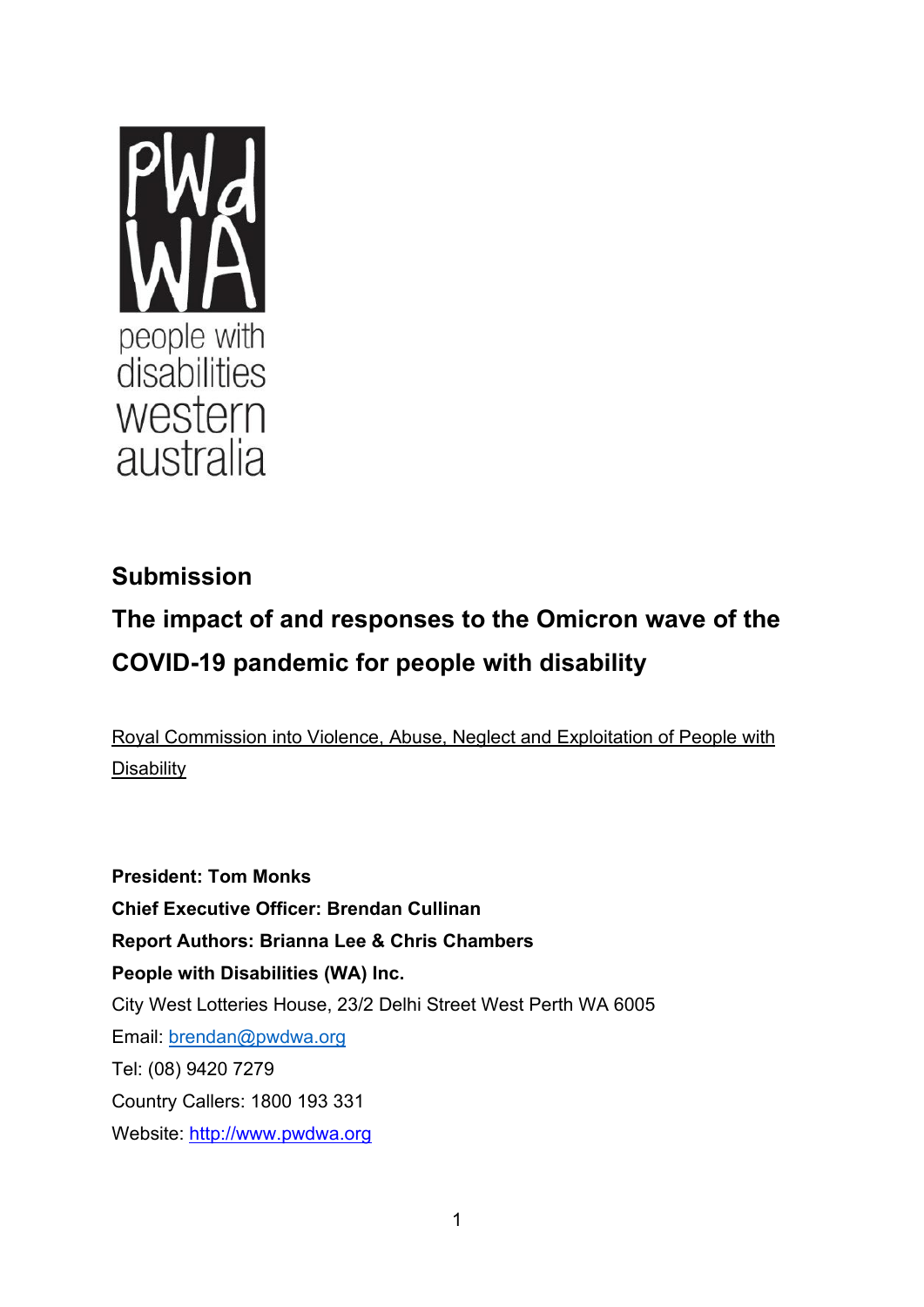# **About People With disabilities WA (PWdWA)**

Since 1981 PWdWA has been the lead member-based disability advocacy organisation representing the rights, needs, and equity of all Western Australians with a physical, intellectual, neurological, psychosocial, or sensory disability via individual, self and systemic advocacy. We provide access to information, and independent individual and systemic advocacy with a focus on those who are most vulnerable.

PWdWA is run by and for people with disabilities and aims to empower the voices of all people with disabilities in Western Australia (WA).

## **Introduction**

PWdWA would like to thank the Disability Royal Commission for the opportunity to provide comment about the experiences of people with a disability in WA during the Omicron wave of the COVID-19 pandemic.

PWdWA acknowledges the work of the Federal and State governments in managing the COVID-19 pandemic and keeping the level of community transition to a minimum. While we acknowledge the "flattening of the curve" has been successful in WA for the Omicron variant, people with disabilities continue to experience issues around the pandemic and how it has been managed.

People with disabilities continue to be at a higher risk of experiencing complications associated with COVID-19. It is vital that government takes note of the key issues experienced by people living with disabilities given the likelihood of further COVID-19 variants, and a shift towards 'living with COVID'.

Our submission is compiled on the experiences of people with disability, their families, and carers as well as our ongoing work within the WA disability sector to respond to COVID-19. We have provided case studies from our individual advocacy work where appropriate to furnish our statements.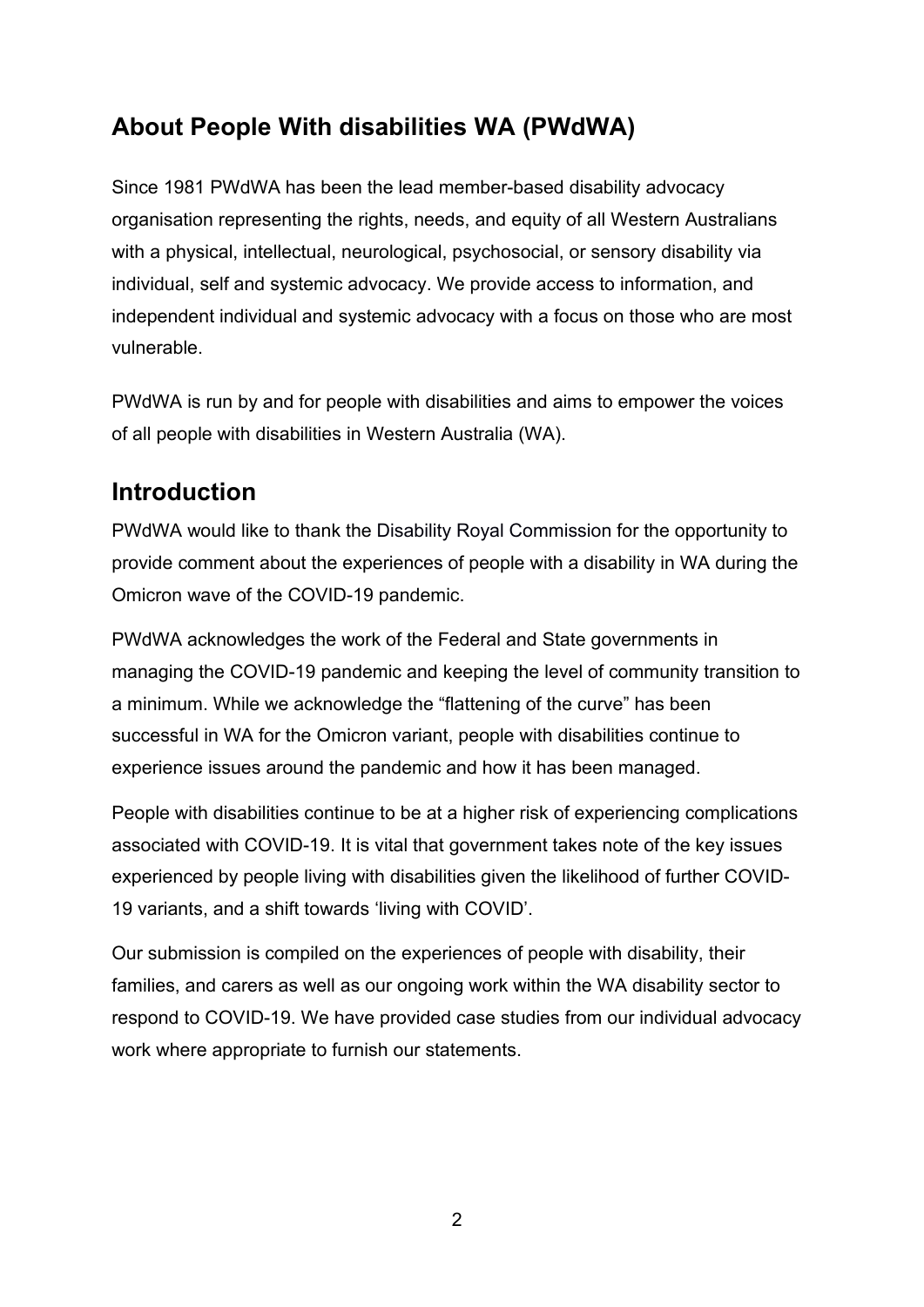### **Question 1: What have been the experiences of people with disability, their family, support workers and carers during the Omicron wave of the COVID-19 pandemic?**

Omicron came to the WA community later, and we are just now in the midst of managing the outbreak. It appears that mandates, restrictions, and high vaccination levels have helped us curb the spread of the virus and minimise the impact on our health systems. We acknowledge the efforts of the WA Government, including providing access to emergency supports such as food and personal support services as well as free RATs for every household, and supplying RATs and PPE to critical frontline workers. However, the experience of people with disabilities in the WA community continues to be one of confusion, and concern.

Overall, there was a lack of centralised, accessible information for people with disabilities about how to prepare for and manage COVID-19. We note that information about testing, isolation, COVID-19 related supports, vaccination mandates etc was spread out over various government websites. We discuss issues around access to information further in Question 5.

Initiatives implemented by the WA government such as the ServicesWA App, registering for your free RATs, and registering a positive RAT result were overwhelming difficult to navigate. These difficulties were compounded for people who had limited supports to access the required technology.

In response to the ServicesWA app issue many local governments and library's set up programs to assist people to register for the app and access their proof of vaccination. This was a great example of a quick response to community needs but does not negate the issues around the accessibility of the ServicesWA app in the first place.

We also wish to highlight that some people with disabilities experienced issues in the workplace, including inappropriate working arrangements. This included workplaces requiring people to work from offices even though it was not recommended by their medical professionals due to the risk of COVID-19 to their health.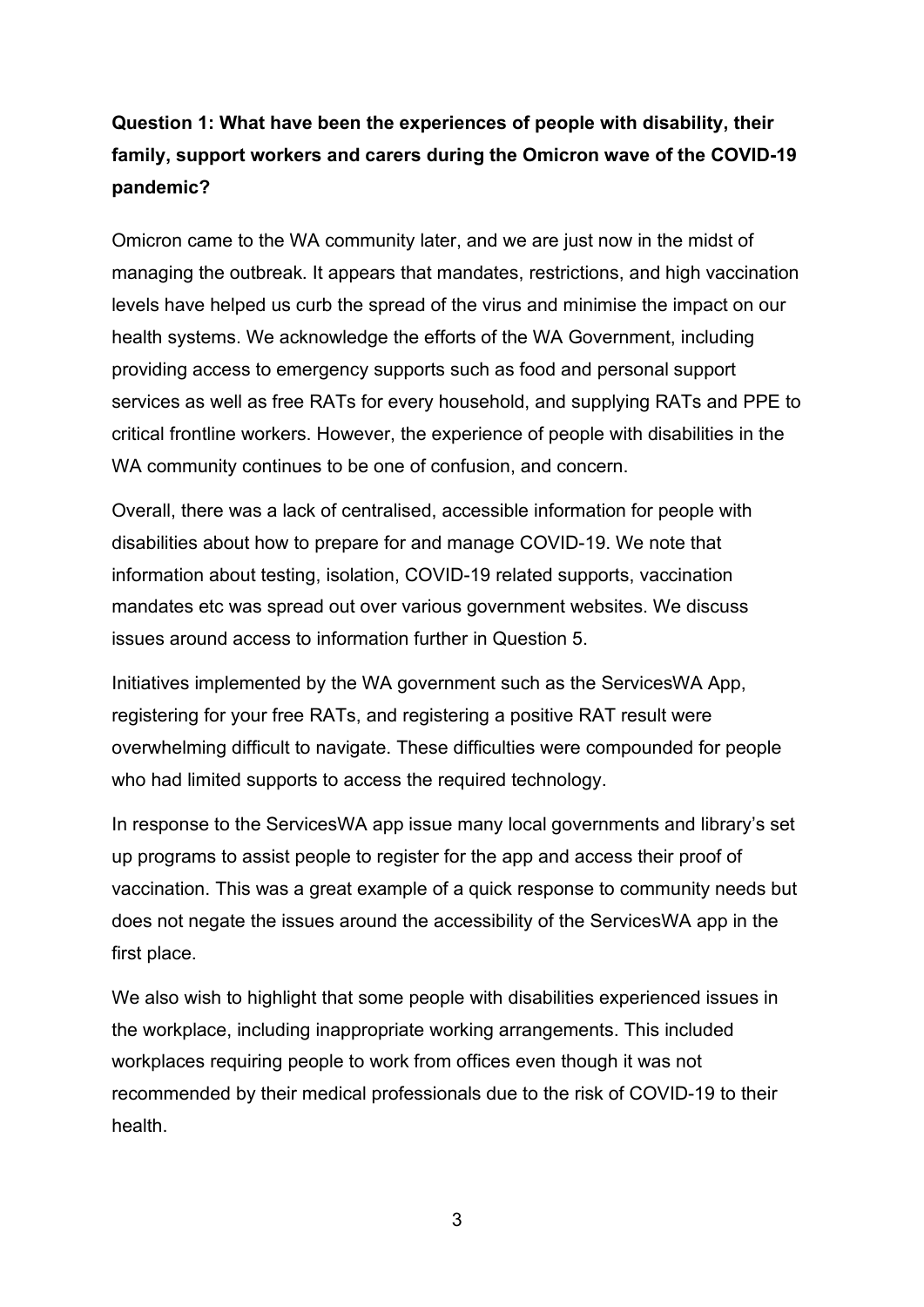#### CASE STUDY

A workplace had split their employees into two teams which rotated working in the office. The workplace provides PCR test collection and required the person with a disability to provide clinical services to the collection department on their office rotation days. The person had no clinical training and was not comfortable with the risk this placed them at. In response to this their hours were reduced so that they were no longer working on the days they would have been in the office. PWdWA referred the person to a disability discrimination lawyer, Fair Work Australia and their relevant union for advice on their employment rights.

We also wish to highlight that many people with disabilities experience a multitude of intersecting issues, including trauma, which are further exacerbated by the approaches implemented to manage the spread of COVID-19. The case study below demonstrates the added layer of complexity that COVID-19 adds to situations and the need for a compassionate approach to supporting people with disabilities.

#### CASE STUDY

A young male refugee with a history of trauma and abuse presented at his GP with COVID-19 like symptoms. The man was diagnosed with an intellectual disability, autism, and PTSD. He had spent time in a refugee camp before being placed in the care of the state as a child. It was disclosed that he had experienced abuse at the hands of a "medicine man" while in the refugee camp. An adult decision-making authority had been given to a guardian through the Office of the Public Advocate. He also has a behaviour support plan due to several occasions where he assaulted police.

On presentation to the GP he was ordered to undertake a COVID-19 test. The individual refused the test while at the GP, and again the following day. The Covid hotline told the Guardian the person was to be treated as a COVID-19 positive case and self-isolate for 7 days, or until they were symptom free. The individual lives in a private rental and receives support from the NDIS. Because the individual required essential services, a dedicated support worker with full PPE was provided to ensure the continuation of supports.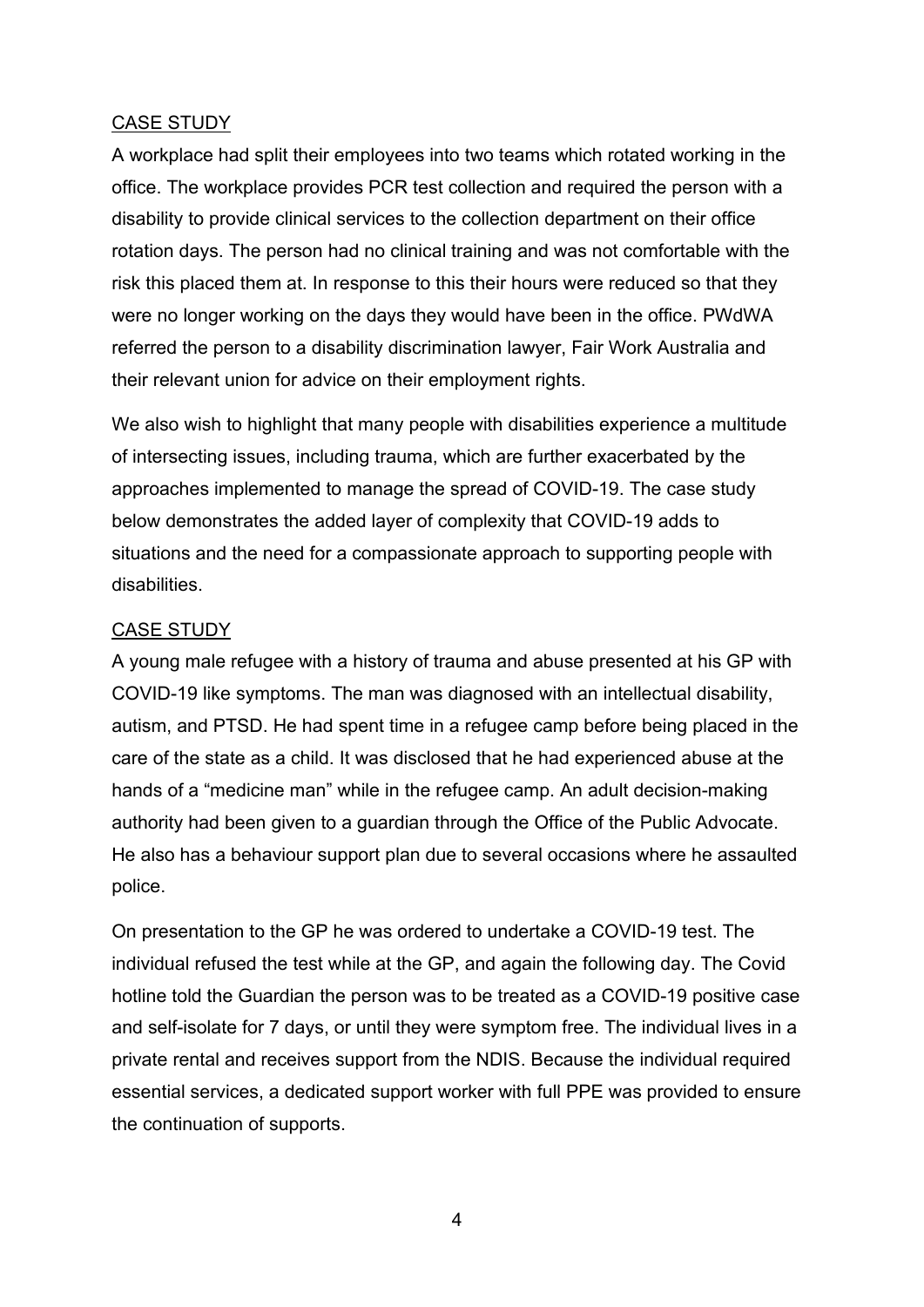It became apparent that the individual was not self-isolating. In response his support worked apparently threatened to go to the media. The Guardian spoke to the police who transferred the call to the Covid Command Centre. They attempted to arrange a domiciliary test. Hotel isolation was considered inappropriate due to past trauma, as it would likely cause an escalation in the situation. The man left his accommodation and was only found a few days later. He was given a PCR test against his wishes, and it was determined that he was negative for COVID-19.

This case demonstrates a failure to understand the nature of the person's disability and the trauma they have experienced and how that has influenced their personal decision making. Instead of working to understand why this individual is refusing to undergo a PCR test or why they are fighting to avoid having to isolate, services continue to force their practices. This case is reflective of the current attitude of many professionals working with people with disabilities. Attitudes that often lead to abuse, coercion, and control whether knowingly or unknowingly in the spirit of safeguarding.

**Question 2: What are the main concerns of people with disability about 'living with COVID' and the prospects of further waves and variants of COVID-19?** PWdWA is aware that there is concern over the availability and costs of RATs and PPE once we resume life as "normal". Although community mask mandates and close contact rules are easing in WA, people with disabilities are often more cautious and anxious about eased restrictions in their own lives.

**Question 3: What actions have been, or should be, implemented to make it easier for people with disability to keep COVID-19 vaccinations and boosters up to date? What barriers have people with disability faced in trying to access vaccines or boosters?**

PWdWA is aware that one sensory friendly clinic was operating in WA for people with sensory needs to access vaccinations and boosters. A second sensory clinic was not opened until the end of March 2022, just before the peak of Omicron in WA.

There was difficulty accessing vaccinations for people with disabilities who could not leave their homes. Many people were not aware of this support and conflicting information was provided by Department of Health, 13COVID hotline and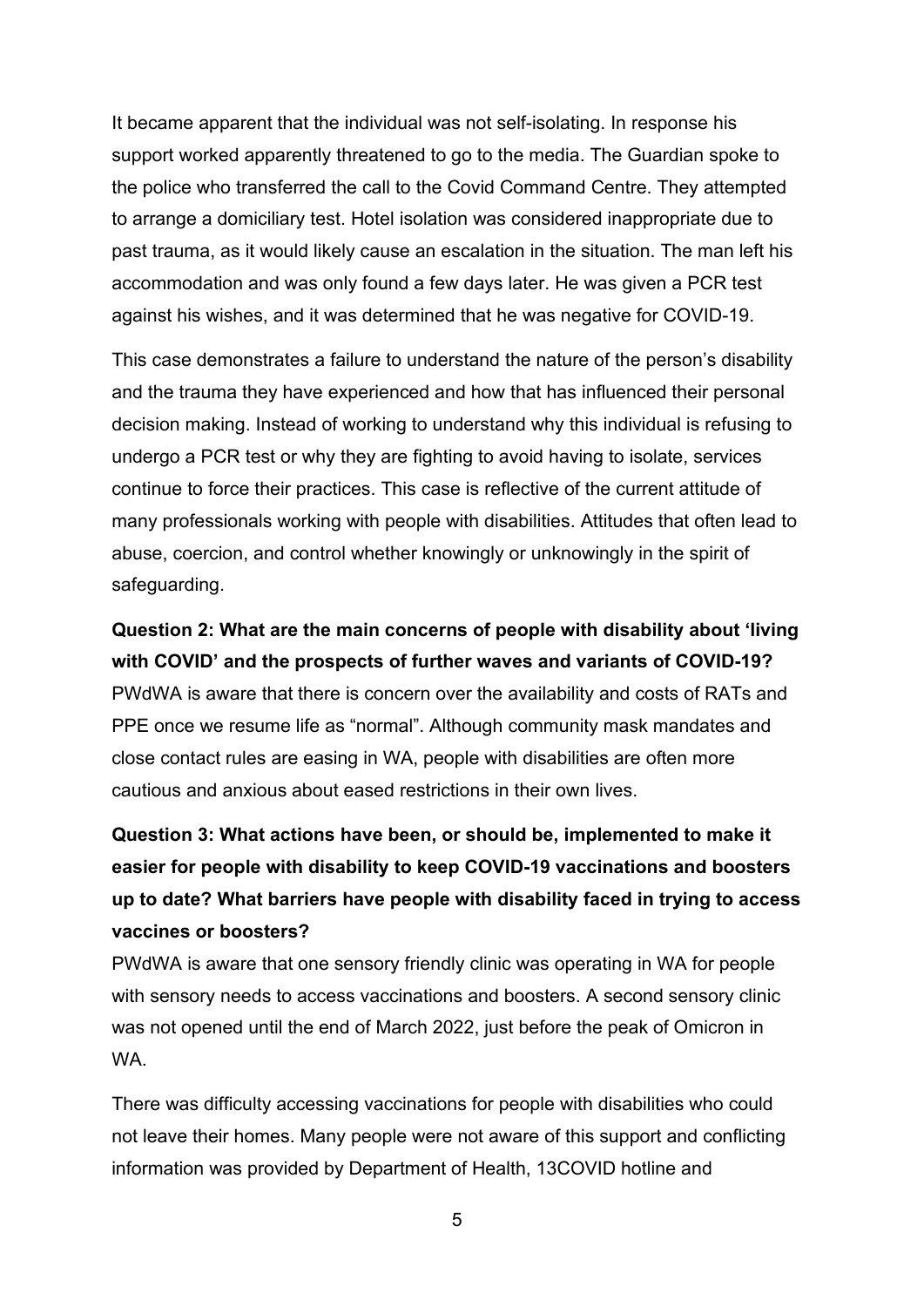Department of Communities about how these services could be accessed. A better coordinated and promoted program of home vaccination for people with disabilities, and others who may not be able to access community clinics, should be implemented.

#### **Question 4: Have people with disability experienced barriers to accessing quality health care during the Omicron wave of the pandemic?**

Feedback received by PWdWA was that hospital guidelines in WA were difficult to follow, especially when a parent accompanied a child. We note that hospital guidelines changed frequently, sometimes daily, and that some of the guidelines impacted on carers being able to support the person with a disability while they were hospitalised.

Access to antiviral medication for people who tested positive to COVID-19 has also been confusing. As of 25 March 2022, people are able to book an appointment with their GP to get a prescription for antiviral medication. Prior to this it was only available to those hospitalised. It is unclear how wide knowledge is around the availability of the medication, but we anticipate issues with accessing it for people who already have issues accessing their GP.

We also note that the Department of Health at one point issued guidance that people would only be admitted to hospital if they were two hours away from lung failure. In general people would be monitored remotely in their own homes. This is a concerning approach given the severe complications a person with disabilities can experience with COVID-19.

### **Question 5: Have people with disability and the disability workforce been given clear, accessible and timely information during the Omicron wave of the pandemic?**

Overall information in WA has been piecemeal and confusing, with guidelines and mandates changing quickly. As noted in Question 1, WA does not have a centralised information point for COVID-19 related information. Additionally, there are several hotlines which a person may need to access for information.

Easy English resources have been incredibly hard to find, and PWdWA have been encouraging the Office of Disability WA to create Easy Read versions of resources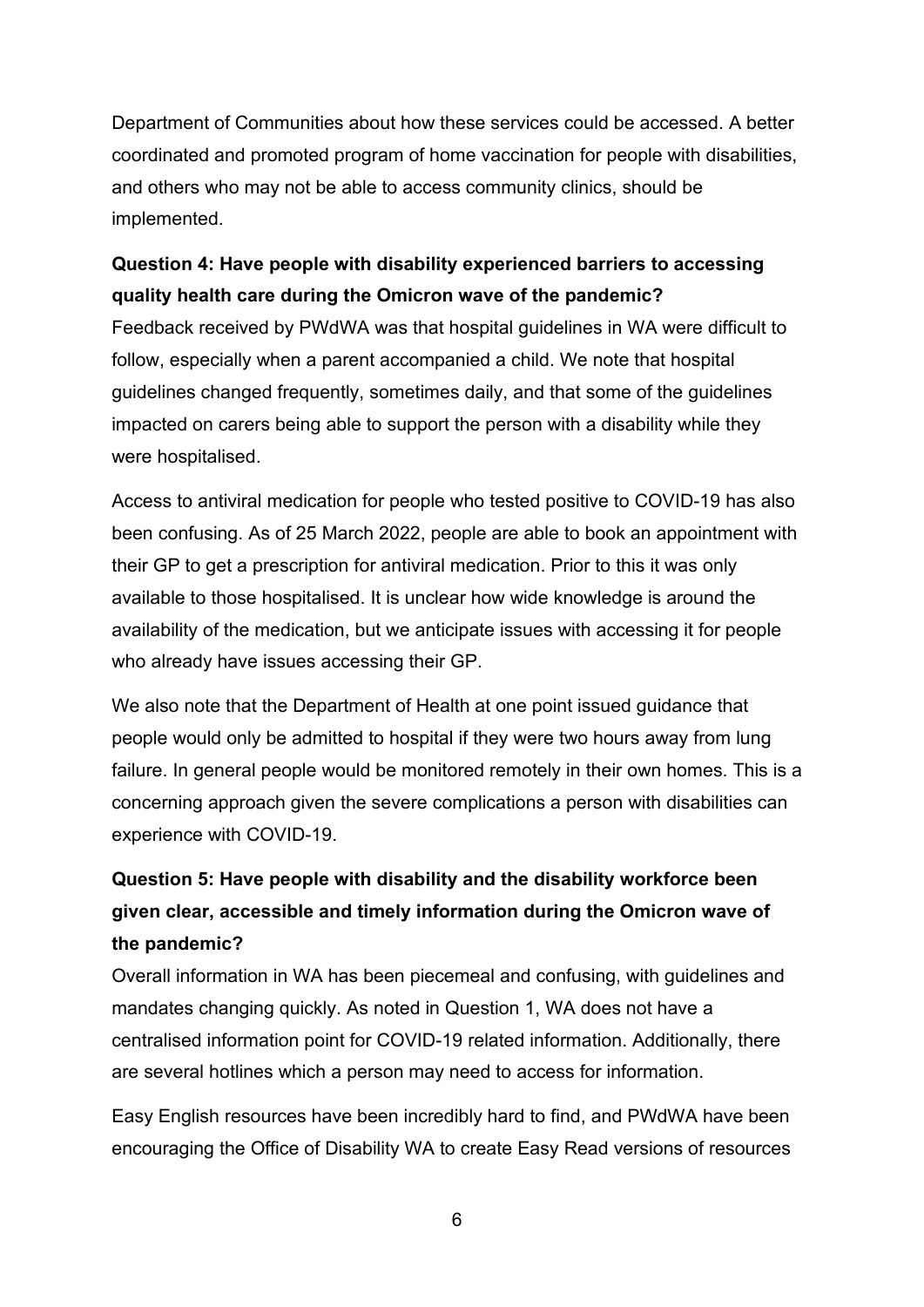such as the "What to do when you test positive for COVID-19" checklist. This is important as there was a lot of confusion around what to do if you tested positive. PWdWA had to rely on Easy English resources from Queensland, but many people told us they would have preferred a WA specific resource with WA contact details.

CaLD and Aboriginal communities faced further issues with access to information. In many cases people seek out information through their Elders, who may not have had accessed to culturally appropriate information. Misinformation is not uncommon, especially around vaccines. Some communities were hesitant about vaccination, others did not have access to information. There was also limited information that considered cultural practices. For example, it is common for a sick community member to receive support from family such as cooking, cleaning etc. Physical distancing, even when sick, may not be a cultural practice. In some cultures, attending a place of worship is still expected even when sick.

Whilst some translated and tailored information is available it is not present in the mainstream media and does not appear to be filtering through to local communities. Targeted engagement with local communities, to produce tailored solution will be critical to ensuring uptake of public health measures.

### **What barriers are experienced by people with disability, their family, support workers and carers when seeking access to personal protective equipment (PPE), rapid antigen tests (RATs) and Polymerase chain reactions (PCRs)?**

As a disability advocacy agency, PWdWA experienced some difficulties in accessing PPE and RATs. We note that the use of RATs only became legal in WA as of January 2022. As a non-critical service PWdWA is unable to access the National Stockpile. While we have been able to transition to remote delivery when required, many people with disabilities will continue to require face-to-face support to access advocacy. There may be several reasons for this including:

- Lack of access to technology to facilitate remote contact
- Difficulties with communication over phone/email
- Complex communication needs that can only be met face-to-face
- A lack of formal or informal supports to facilitate advocacy services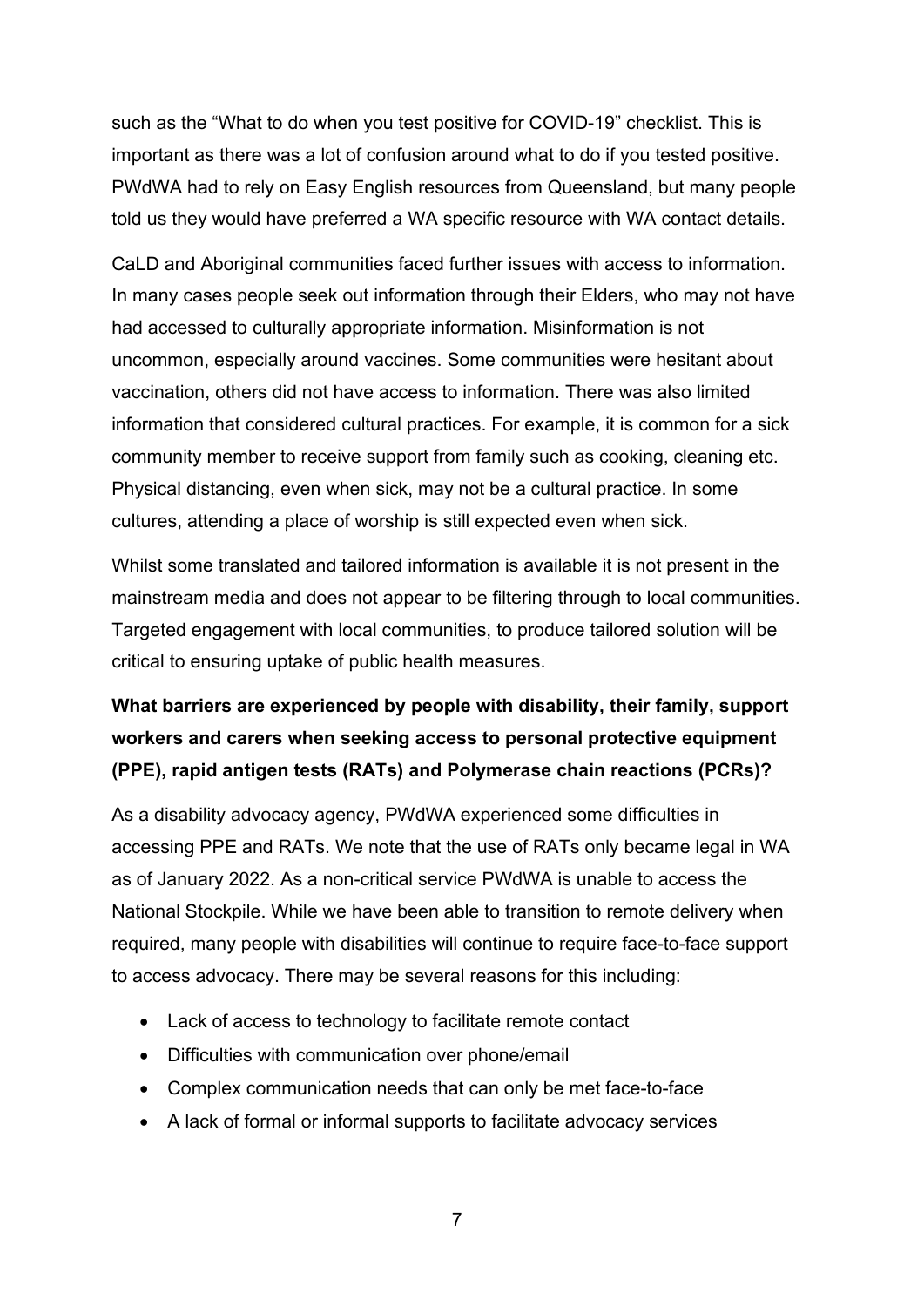Advocacy is often critical to the lives of people with disabilities and many of the people contacting our services are vulnerable and at risk. We know that people with disabilities are at an increased risk from COVID-19 so to ensure the safety of those we support PWdWA needed to access RAT and PPE to ensure we could continue to provide a service to those individuals who were highly vulnerable. Stock of N95 masks and RAT tests were initially very low and difficult to access. We do acknowledge that surgical masks were provided through the WA Department of Finance however N95 masks are the preferred option for face-to-face meetings with people with disabilities due to their increased efficacy when worn correctly.

#### **Question 6: Has sufficient support been provided to effectively prevent and manage COVID-19 infections at home?**

PWdWA acknowledges the commitments thus far to support people with disabilities impacted by COVID-19. Particularly the essential coordination of support and information provided by the State Welfare Incident Coordination Centre (SWICC) and the State Health Incident Coordination Centre (SHICC).

Despite these supports being available to our communities, many people with disabilities have struggled with 13COVID to access information and receive support. Some have experienced being turned away when trying to access necessities, including emergency accommodation and food relief.

#### **Question 7: What have been the experiences of people with disability in accessing disability supports during the Omicron wave?**

The restrictions put in place in response to the Omicron wave forced many disability service providers to adapt in ways that put the people they are there to support at significant risk of harm. Some organisations reduced face-to-face contact to under two hours to avoid staff meeting the criteria of a close contact. This caused concern among people with disabilities that their support staff may have had contact with a COVID-19 positive individual and could expose them to the virus. This concern caused some people with disabilities to cancel their services altogether, opting for no supports, risking their own health and wellbeing so they could survive this wave.

Lack of staff has been a major concern since the COVID-19 vaccine mandate and was exacerbated by the additional restrictions through the Omicron wave. Finding the appropriate support workers who take the health and safety of people with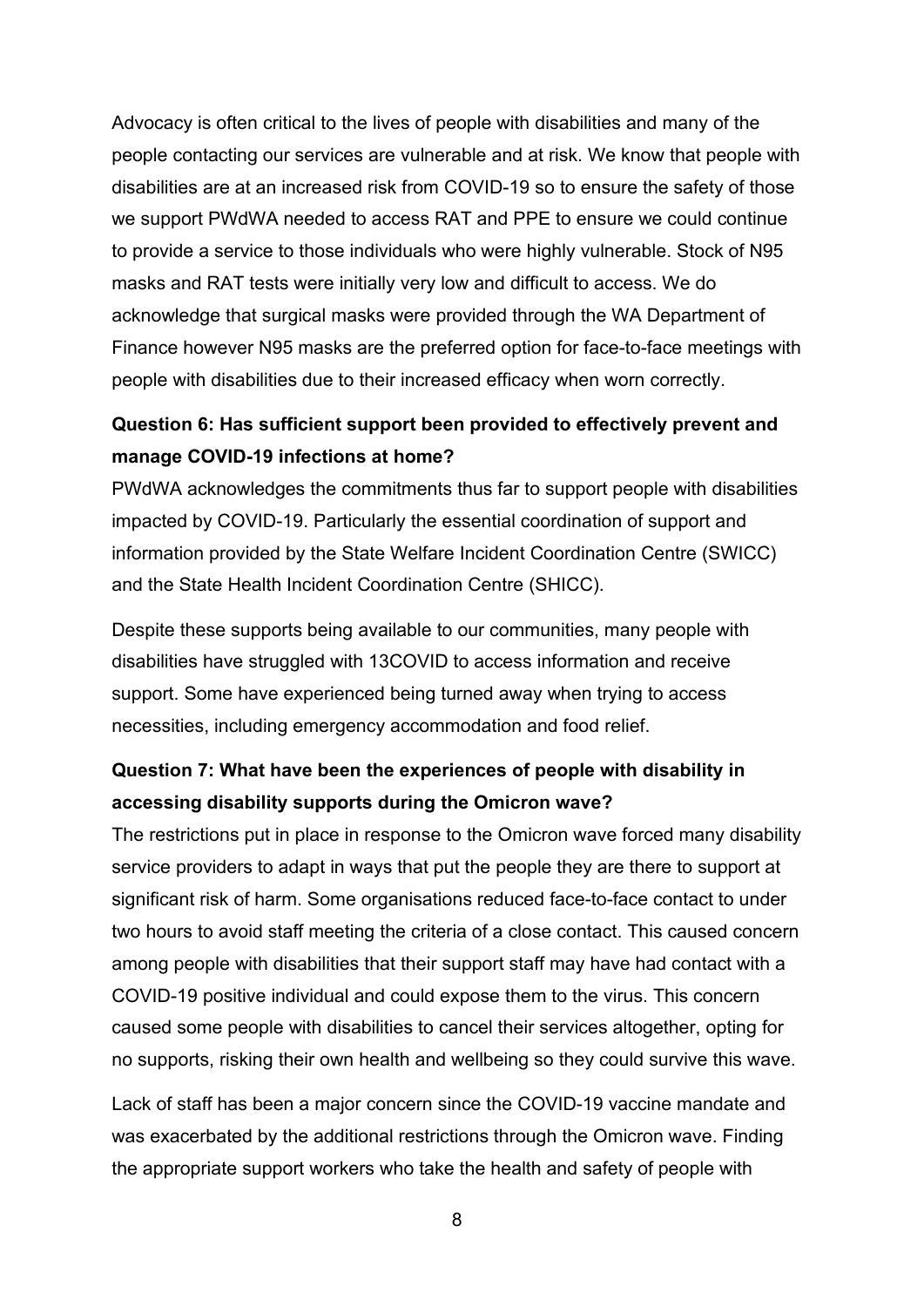disabilities seriously has become more and more difficult. Some have reported that their support workers would attend appointments without wearing masks or following the recommended health precautions (i.e., handwashing, social distancing, etc.). Others claim that their support workers have ignored restrictions to the point where they would attend appointments with observable cold and flu-like symptoms.

Those people with disabilities that choose to self-manage their NDIS plan were not provided with the support necessary to develop contingency plans, even in the event their supports were unwell and had no back up. This meant that when supports were unavailable due to having to isolate or being unwell, some people with disabilities had to either go without, or seek supports that were inappropriately trained and unaware of the unique support the person required putting pressure on both the person with a disability to train these temporary supports, and families and carers to inappropriately provide the care and support NDIS ought to be providing. NDIS must be held accountable for the lack of support provided to participants who required additional funding for contingency supports. Having the additional funding to act as a precaution for the impact of COVID-19 on services can ensure people with disabilities have access to the supports needed regardless of the pandemic.

It is clear to PWdWA that a major issue is lack of transparency from service providers that is required for people with disabilities to make informed choices about who they decide to have contact with. Despite many support workers undergoing RATs before each shift, there is no way for people with disabilities to verify the results of these tests prior to the support worker starting their shift. It is due to this lack of transparency that many people with disabilities have opted to cancel services out of fear they will be exposed to COVID-19. Without this level of transparency, it is extremely difficult for people with disabilities to trust the formal supports in their lives. And without this trust, many are opting to cancel critical services, further impacting their health, wellbeing, and exacerbating the impacts of their disabilities.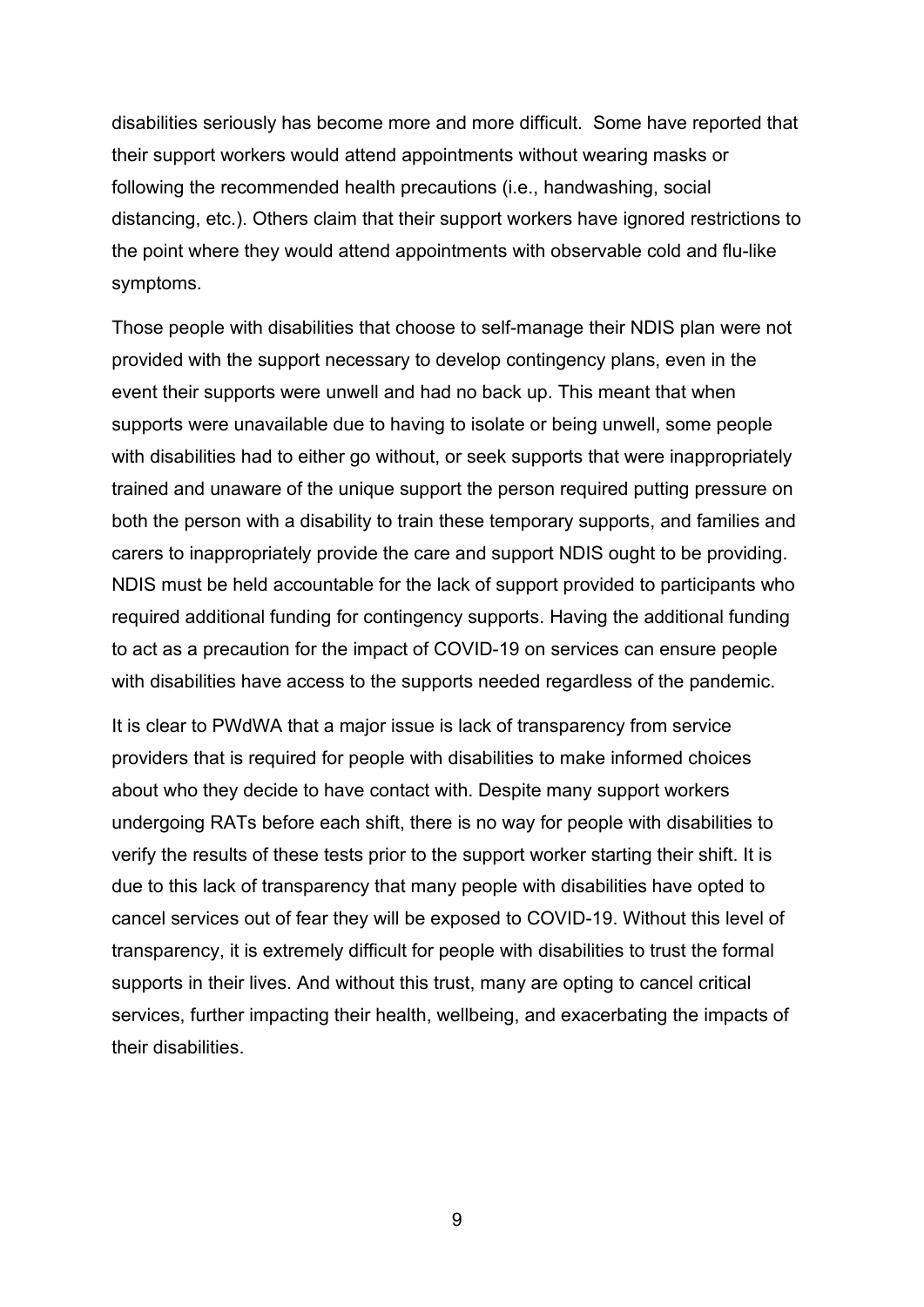### **Question 8: How can people with disability, including those in closed environments and segregated settings, be supported to maintain social and community connections during the pandemic?**

In speaking to people with disabilities and representatives from service providers, it is clear to PWdWA that those working in closed environments and group homes have demonstrated a blatant disregard for the rights and dignity of people with disabilities. In a conversation with one person from a WA-based service provider they joked about needing to "force" a person with a disability who was COVID-19 positive to go to hospital as the group home was ill equipped for them to isolate safely. They followed this but stating "it's a shame they didn't have a Guardian" as this would have made it easier for the service provider to have the individual admitted to hospital.

This clearly demonstrates a pervasive and controlling attitude towards people with disabilities within closed environments. It is concerning and extremely alarming that professionals would ponder the need to systematically remove the decision-making rights away from people with disabilities to make their jobs easier under the visage of keeping other residents safe. Service providers need to be held accountable for their actions, values, and beliefs. In responding to COVID-19 and the associated restrictions, it is their job to make it so people with disabilities can safely remain at home to complete their isolation, not think of ways they can control and force individuals into decisions that they do not wish.

#### CASE STUDY

A young male-identifying person with a psychosocial disability was detained under the Mental Health Act in a locked ward. Prior to his admission, this individual made it clear to the Mental Health Case Worker that he does not want the COVID-19 vaccine due to his religious beliefs. His mother who is his next of kin also raised with the treating team that he was not to be vaccinated. He has an Office of the Public Advocate (OPA) Guardian who has medial, treatment, and services decisionmaking authorities. Despite this, he was vaccinated whilst undergoing Electroconvulsive treatment while still held under the Mental Health Act. The OPA Guardian did not provide written or verbal consent for the vaccination to be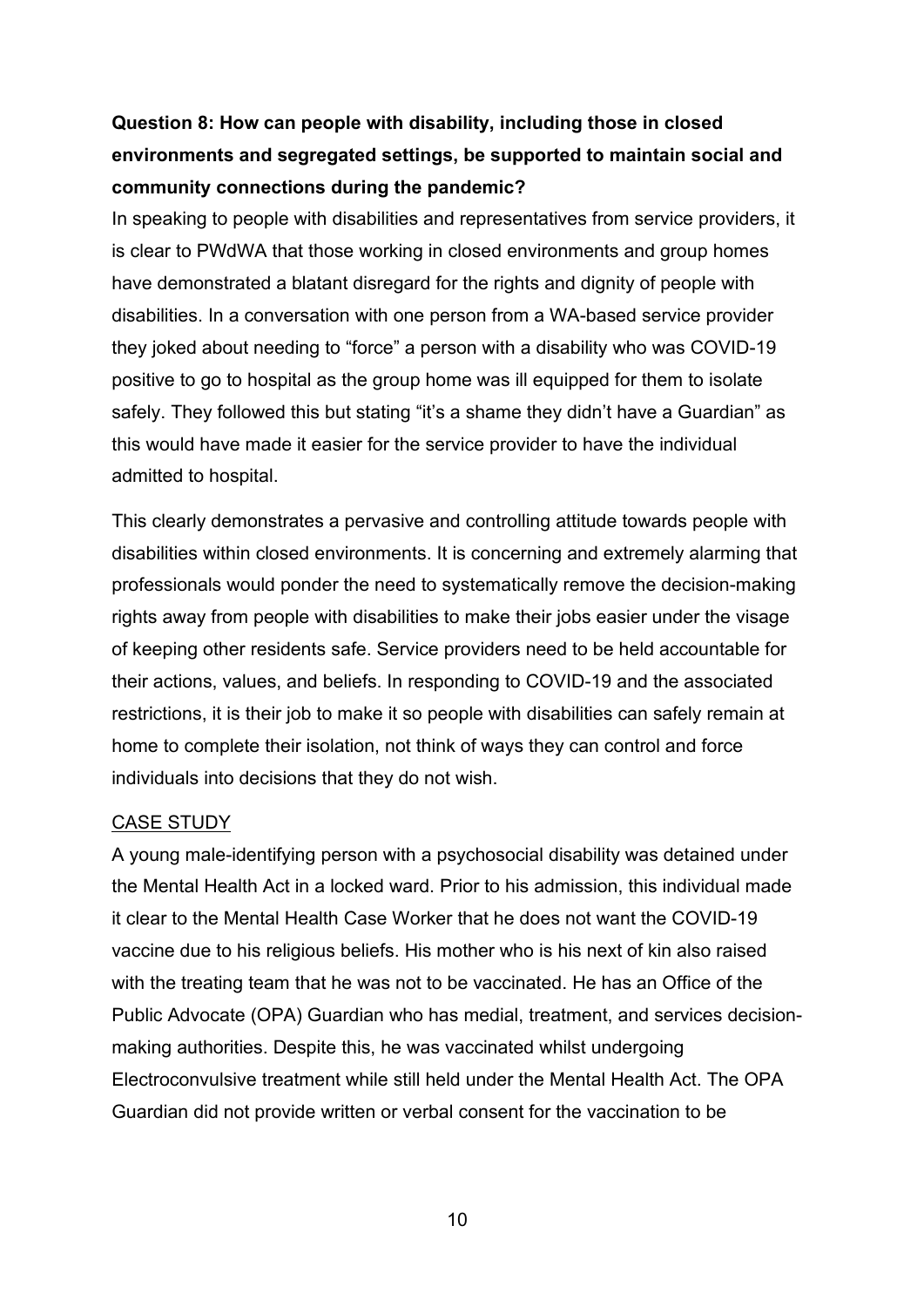administered. In the end, this process was considered legal and there was nothing the individual could have done.

In this case, it demonstrates the ways in which some professionals are using the current pandemic to force citizens with disabilities to comply through tactics of coercion and control rather than assisting individuals to make their own informed decisions.

#### **Question 9: How has the COVID-19 pandemic affected people with disability experiencing violence and abuse in the home?**

The pandemic has provided another avenue for perpetrators of abuse to continue their coercive control over victims and survivors of family violence through the family court. Some families accessing supervised contact services for their children are being required to isolate due to public health measure. However, the 'evidence' is often not accepted by the Family Court as valid.

With reduced restrictions and contact tracing, families do not have access to formal, documented requests by the State Government that can be used to justify cancelling supervised contact arrangements. Without the required evidence, women's lawyers are concerned that the result of a hearing will be that victims and survivors are in breach of their contact orders, constituting a criminal offence. While we welcome the clarity the new definition of a close contact which enables children to go between parents' houses, this does not help families going through the Family Court of WA and required to access supervised contact services.

Additionally, these supervised contact services have similarly reduced contact hours to under two hours to avoid staff being considered a close contact. This means most parents having to undergo supervised contact are only able to spend time with their children for an hour to hour and a half, once a fortnight. Yet are expected to build relationships with their children, and demonstrate they are capable parents.

The current definition of a close contact has significantly impacted the social services sector in ways that ultimately push people with disabilities further into disadvantage. As people with disabilities often require their supports to work in a way that would confirm them as a close contact, State Government direction to the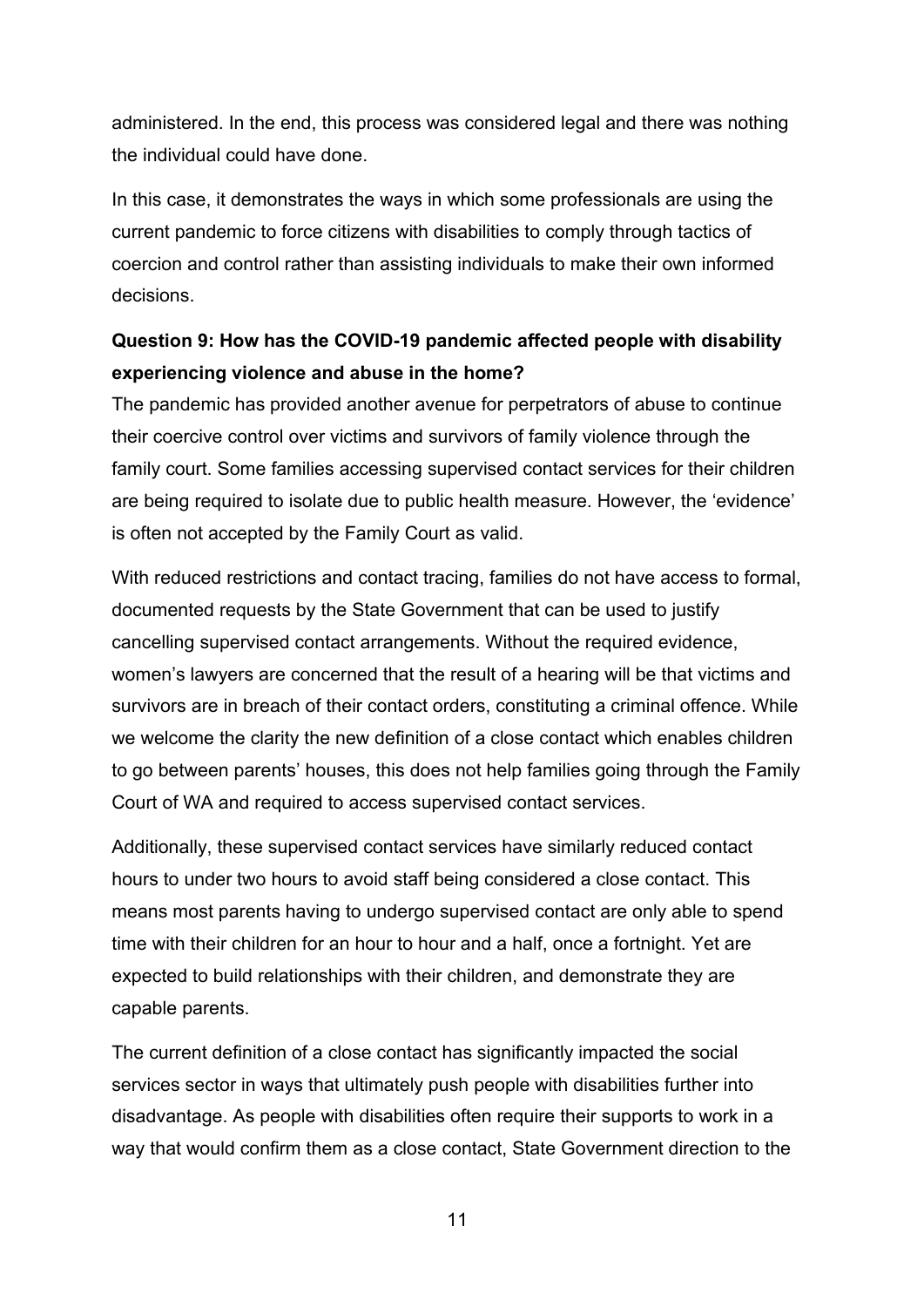disability service providers is sorely needed. The current wave should not impact a person's right to receive the support necessary for survival.

### **Question 10: Were people with disability, disability representative organisations and disability advocacy organisations adequately consulted in 2021 when governments were preparing to ease restrictions?**

Disability organisations that are members of the Department of Communities COVID-19 Disability Taskforce were consulted and briefed on COVID related issues but specifically with regards to preparing for easing of restrictions, this was more after the decisions had been made and our role was more about assisting with communications.

The State government's SWICC and SHICC regularly engaged with the disability sector via the COVID-19 Disability Taskforce to gather and share information regarding preparedness and planning for the current outbreak and impending winter season.

The consultation could have been enhanced by better engagement directly with people with disability at all stages to ensure a lived-experience perspective was fully considered in all decisions.

#### **Question 12: Have people with disability experienced homelessness or loss of secure accommodation during the Omicron wave?**

People with disabilities make up a significant population in state housing. State restrictions have meant that many Housing Authority Tenants have had to isolate in their homes and forced to refuse inspections by their Housing Officers. Some families in state housing, due to having their children in school have had to isolate on multiple occasions meaning rescheduled inspections were unable to go ahead. This has led some families to be breached for non-compliance by the WA Housing Authority. While initially acting in good faith, the Housing Authority has inevitably neglected to consider the impact COVID-19 restrictions will have on its policies and practices. Ultimately, placing people with disabilities and their families at risk of losing their homes.